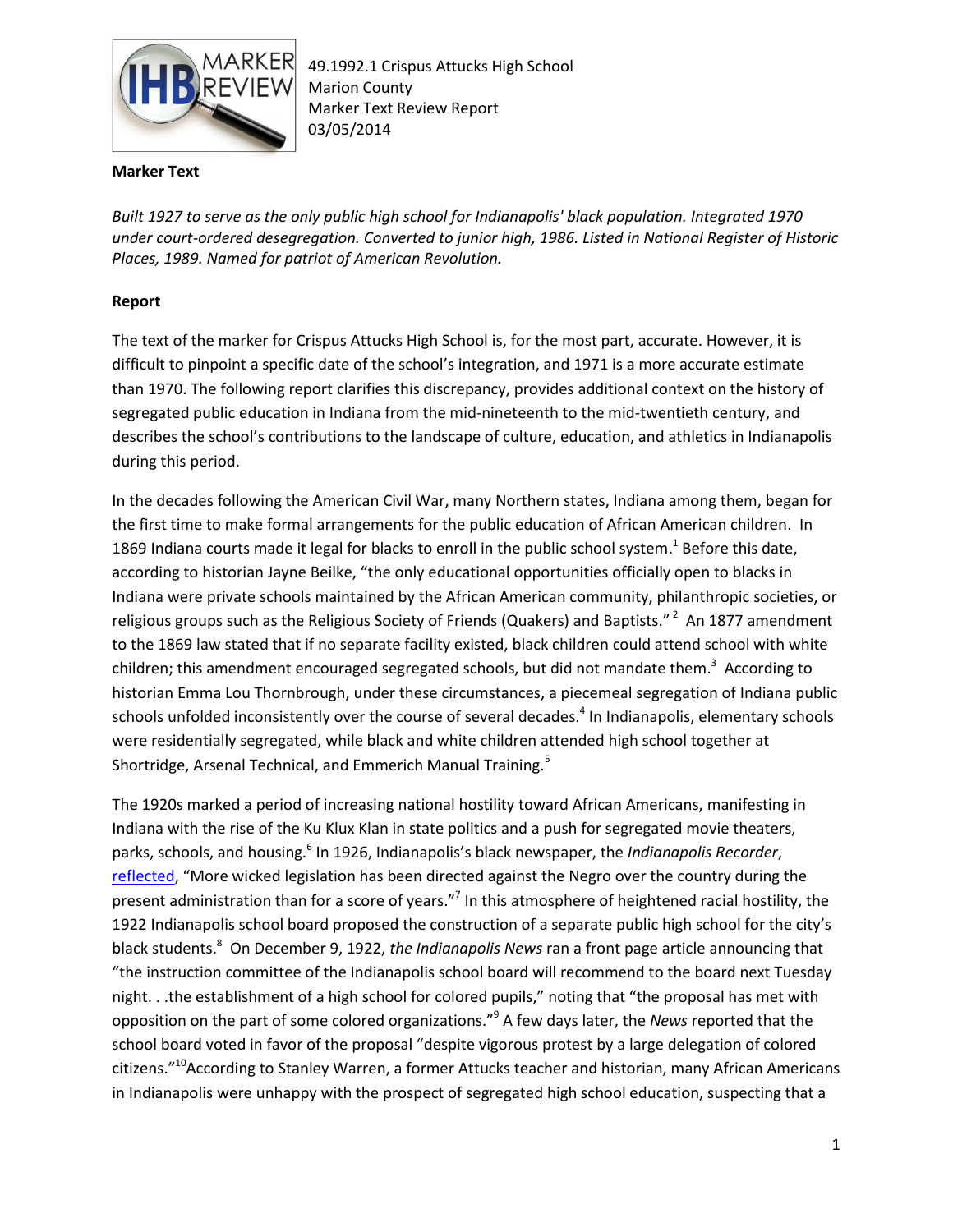

49.1992.1 Crispus Attucks High School Marion County Marker Text Review Report 03/05/2014

separate school would create logistical problems and result in inferior facilities and educational opportunities for black children.<sup>11</sup> The *Indianapolis Recorder* [reported](http://indiamond6.ulib.iupui.edu/cdm/compoundobject/collection/IRecorder/id/38912/rec/30), "Whatever the claims for a Negro high school are, the loss of contact with whites and the loss of opportunity for using the best and the most in the way of facilities and equipment cannot be denied."<sup>12</sup> In 1923, Indianapolis citizen Archie Greathouse, with the support of the NAACP, sued the school board to prevent segregation, but this effort was defeated in a local court.<sup>13</sup> For several years Indianapolis Public Schools (IPS) proceeded with plans for a segregated high school while prominent local African American activists unsuccessfully pursued legal solutions to prevent it.

While legal battles merely stalled the school's opening, intervention from several prominent African Americans in Indianapolis did secure a popular name for the school. IPS originally intended to call the new school Thomas Jefferson High School, but amid protests about naming a black high school after a man who held slaves, the name was changed to Crispus Attucks High School.<sup>14</sup> Although the details of his life are not clear, Attucks, an African American or mixed-race man, was shot by a British soldier during the Boston Massacre and is popularly considered to be the first casualty of the American Revolution.<sup>15</sup> While Attucks' legacy was largely forgotten for decades, he was rediscovered and turned into an icon during the American Civil War by African Americans who used his patriotic sacrifice to argue for full rights of citizenship. $16$ 

Crispus Attucks High School opened to students in the fall of 1927.<sup>17</sup> By the end of its first year, the school employed fifty eight African American teachers, recruited from all over the country by Principal Matthias Nolcox.<sup>18</sup> According to historian Richard Pierce, many of the teachers hired held master's degrees or Ph.Ds, an unusually high standard for secondary school teachers at that time; as a result, the quality of the education at Attucks was among the highest in the city.<sup>19</sup>Attucks quickly became a pillar of the black community in Indianapolis. It was located in the center of the city's largest black neighborhood, just blocks away from Indiana Avenue and the Senate Avenue YMCA[. Indiana Avenue](http://www.npr.org/blogs/ablogsupreme/2012/03/27/149474702/the-once-thriving-jazz-scene-of-indianapolis) served as the cultural and economic center of black life in Indianapolis; at the Senate Avenue YMCA [Monster Meetings,](http://indianapublicmedia.org/momentofindianahistory/monster-meetings/) well-known black leaders from Indiana and nationwide gave well-attended talks about the political, economic, and cultural lives of African Americans in Indianapolis and across the United States.<sup>20</sup> Many of the key figures at Monster Meetings, particularly Faburn E. DeFrantz and Freeman B. Ransom, were involved with Attucks since its inception; some Monster Meeting guest speakers also spoke at the school, and the Attucks glee club and band frequently played at meetings.<sup>21</sup> As the surrounding community rallied around Attucks, "African Americans transformed the school that had been forced upon them into a symbol of black pride and cultural unity," according to historian Arum Goudsouzian.<sup>22</sup>

As Indianapolis became even more residentially segregated, Crispus Attucks increasingly suffered from overcrowding. The building was intended to accommodate one thousand students, but from its opening actual enrollment exceeded capacity as students flocked to Attucks from all over the city.<sup>23</sup> While IPS paid lip service to the doctrine of "separate but equal," in reality the facilities at Attucks were well below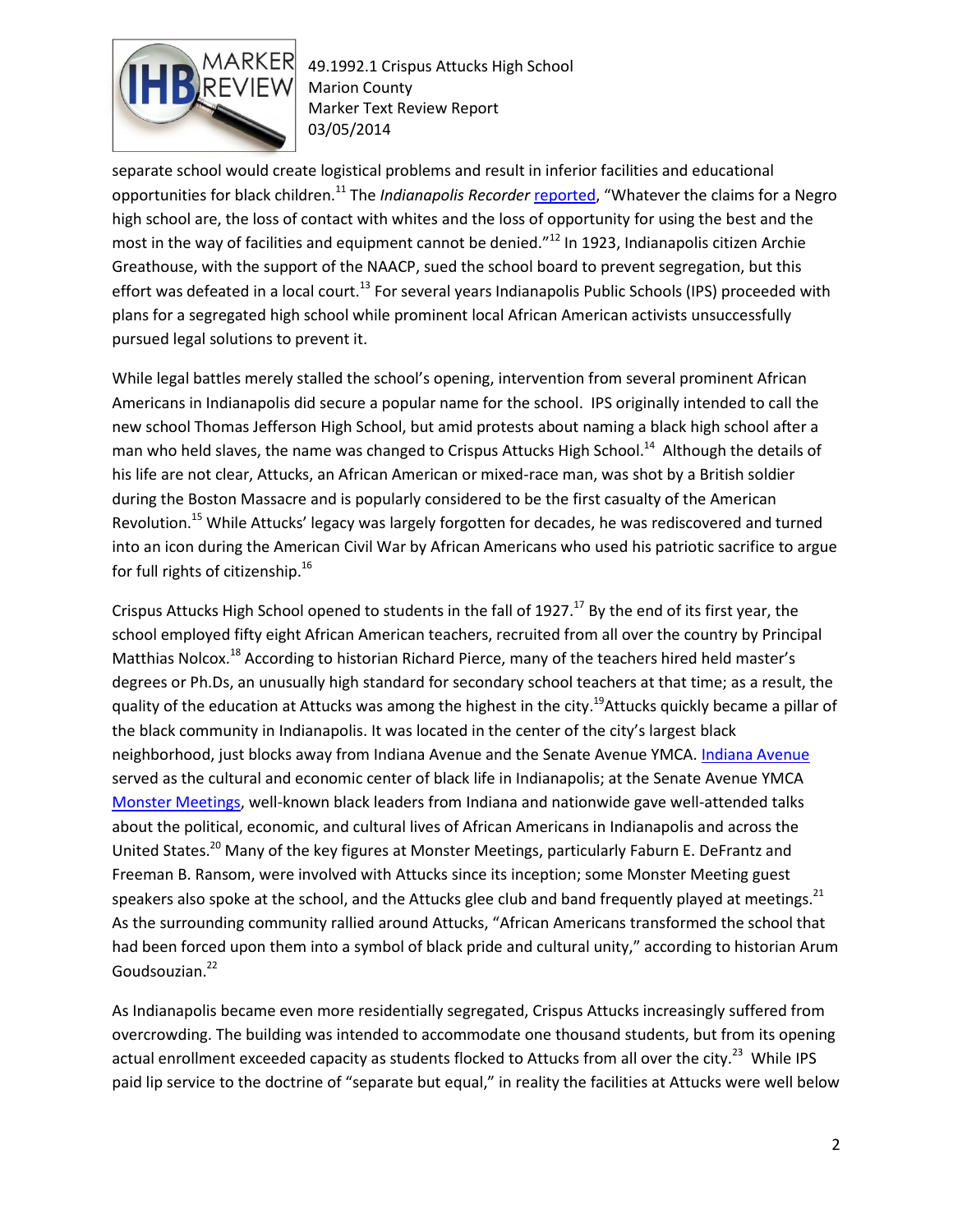

49.1992.1 Crispus Attucks High School Marion County Marker Text Review Report 03/05/2014

the standard enjoyed by students at the white high schools in the city; teachers and staff maintained a high standard of education in spite of, and not thanks to, the resources they were allotted.

The sports programs at Attucks were also successful and became a rallying point for the black community and a point of unification for the city as a whole.<sup>24</sup> In 1955 and 1956, the school's basketball team, the Crispus Attucks Tigers, won the state championship two years in a row. Its 1955 victory marked the first time in U.S. history that a team from a segregated black school took the state title, and Indianapolis marked the victory with a celebration in Monument Circle.<sup>25</sup> Attucks basketball was a point of pride for the school and provided a forum for debate over race relations in the city.<sup>26</sup> Drawing a connection between the acceptance of the Attucks basketball team and the hostility blacks still faced in the city, the *Indianapolis Recorder* made [a plea](http://indiamond6.ulib.iupui.edu/cdm/compoundobject/collection/IRecorder/id/85371/rec/11) to the public: "You don't like it when you think Attucks is getting a bad deal from the officials in a basketball game; shouldn't the same standards of fair play and equality be applied to the other fields in this great game of life?"27

Desegregation of schools was a key issue in Indiana and nationwide during th[e Civil Rights movement](http://memory.loc.gov/ammem/aaohtml/exhibit/aopart9.html) of the 1950s and 1960s. Some school districts in Indiana, notably Gary Public Schools, began the push for desegregation as early as 1946. These efforts were met with resistance from the white majority, and white students in several integrating schools went on strike in protest.<sup>28</sup> The Indiana General Assembly passed statewide desegregation legislation in 1949, five years in advance of the United States Supreme Court decision *[Brown v. Board of Education](http://www.archives.gov/education/lessons/brown-v-board/)*, which declared unconstitutional the segregation of black and white students in public schools.<sup>29</sup> The *Indianapolis Recorder* attributed this legislation to the work of local African American political activists, [saying](http://indiamond6.ulib.iupui.edu/cdm/compoundobject/collection/IRecorder/id/87771/rec/10), "Never before in Indiana's history had Negro political leaders of various parties shown such unity on a legislative matter."<sup>30</sup>

In light of this legislation, the Indianapolis school board approved a gradual integration plan; however, because the measure contained imprecise language and loopholes, segregation in the city continued.<sup>31</sup> Pierce points out, "As school integrationists found in other parts of the United States after *Brown v. Board of Education* (1954), having a law to end desegregation was far different from actual integration."<sup>32</sup> While the *Indianapolis Times* proudly declared "Mission accomplished-- the Indianapolis school system has finished its pupil integration program two years ahead of schedule, "echoing other white newspapers in declaring integration a success, the *Indianapolis Recorder* reflected the concerns of African American students and parents about continued segregation and resulting overcrowding.<sup>33</sup> Some African American students who lived closer to previously all-white schools successfully transferred, but Crispus Attucks's student body remained entirely black.<sup>34</sup> Residential segregation ensured that the majority of students in Crispus Attucks's district were black, and white students whose homes fell within the school's boundaries were permitted to attend other schools.<sup>35</sup> In 1954 the *Recorder* [reported](http://indiamond6.ulib.iupui.edu/cdm/compoundobject/collection/IRecorder/id/33594/rec/30) that an NAACP field secretary addressed the city of Indianapolis, saying "The Supreme Court's decision [*Brown v. Board of Education]* was fine, but as long as a segregated pattern of housing continues, you know we are going to have segregated schools."<sup>36</sup> A 1956 school survey of Indianapolis found Crispus Attucks to be the only remaining high school in the city with a single-race student body; other schools were only nominally integrated, with one or two black students attending a previously white school or vice-versa.<sup>37</sup>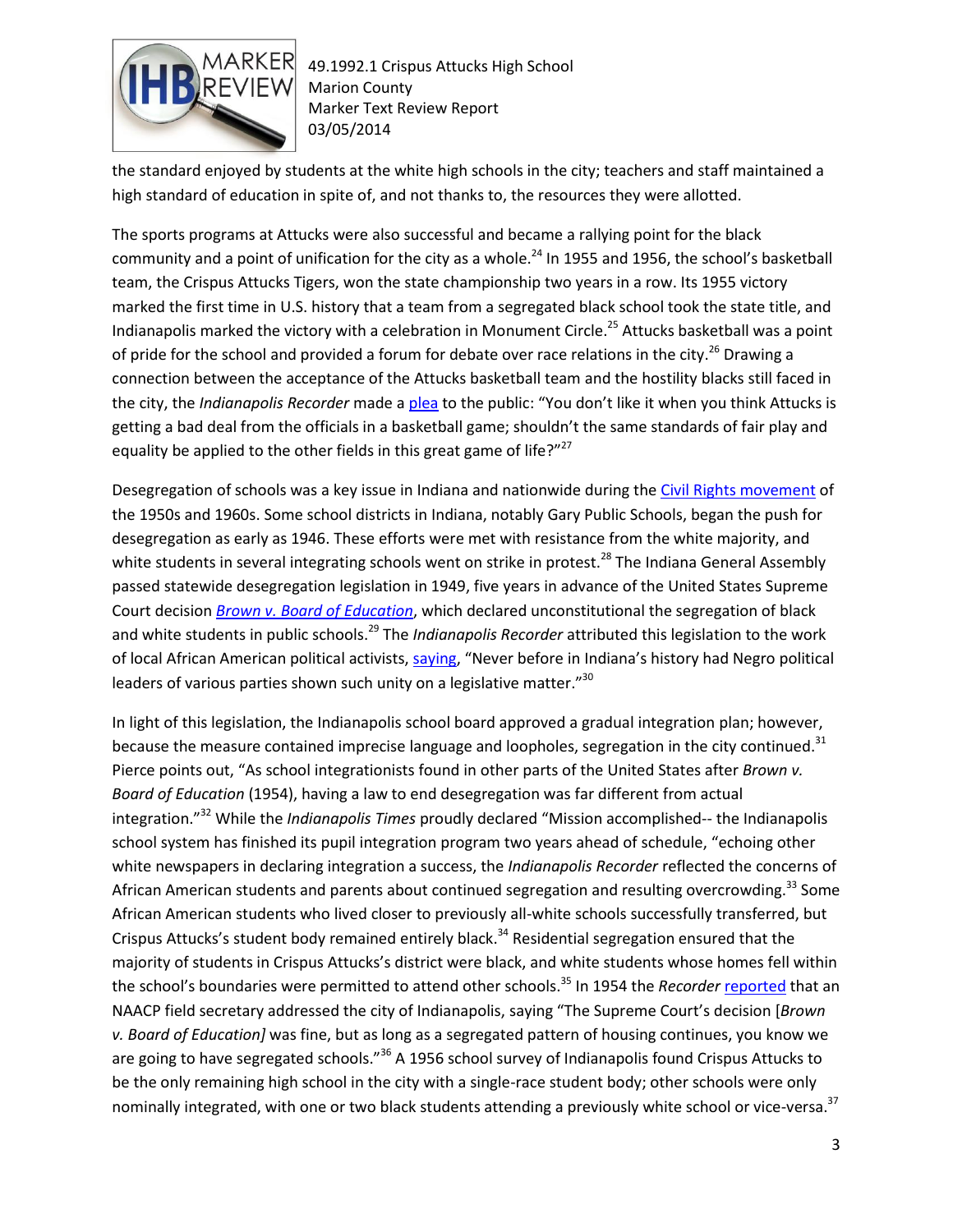

 $\overline{a}$ 

49.1992.1 Crispus Attucks High School Marion County Marker Text Review Report 03/05/2014

Andrew Ramsey, president of the NAACP state conference and a teacher at Crispus Attucks, wrote to the United States Secretary of Health, Education, and Welfare in 1965 requesting an investigation into the continued segregation of Indianapolis Public Schools.<sup>38</sup> In 1968, the Department of Justice directed IPS to begin taking voluntary steps toward actual integration.<sup>39</sup> IPS ignored the federal government's recommendations for implementation, instead proposing various plans which the *Indianapolis News*  reported were met with "the protests of the Attucks community and the white community's avowed refusal to send its children to Attucks."<sup>40</sup> Later that year, the Department of Justice filed suit against the Board of School Commissioners, charging them with unlawful racial discrimination. On August 18, 1971, United States District Judge S. Hugh Dillin found IPS guilty of operating a segregated school system and maintaining segregation via zoning changes that created artificially segregated districts.<sup>41</sup> "There have been approximately 350 boundary changes in the system since 1954," Dillin said in his decision, "and more than 90 per cent of these promoted segregation."<sup>42</sup>

The historical marker for Crispus Attucks inaccurately gives the year 1970 as the year of desegregation, probably because in this year the Indianapolis school board submitted to the Justice Department a proposal for closing Attucks and rebuilding a new, integrated Attucks in a different location; this plan was rejected as insufficient to promote desegregation district-wide.<sup>43</sup> IPS did open an integrated secondary Attucks campus on Cold Spring Road in 1970 to deal with some of Attucks's overcrowding issues, but the original campus remained segregated until after Dillin's decision in 1971.<sup>44</sup> The New York *Times* reported on September 7, 1971, "The first full-scale integration of the Crispus Attucks High School was put into effect today with no problems reported."<sup>45</sup> However, the lengthy appeals process dragged desegregation into the 1980s, making the selection of a specific date for the formal desegregation of either Attucks itself or Indianapolis Public School system difficult.<sup>46</sup>

Crispus Attucks High School was repurposed in 1986 amid fervent protest from the Indianapolis African American community.<sup>47</sup> Following the redistricting of several of Attucks's feeder schools (the elementary and junior high schools in the area that sent their students to Attucks), there was no longer sufficient enrollment to keep the school open as a high school. After significant debate, in which many Attucks alumni argued for the preservation of the school's history and legacy, Attucks transitioned into a junior high school. Crispus Attucks was listed on the State Register of Historic Places on October 26, 1988, and on the National Register of Historic Places on January 4, 1989.<sup>48</sup> The school transitioned back to a high school in 2006, and now serves as a medical magnet school "designed for students who are pursuing a career in the sciences or as a medical professional."<sup>49</sup> The [Crispus Attucks Museum,](http://crispusattucksmuseum.ips.k12.in.us/general-information/) located at 1140 Dr. Martin Luther King Jr. Street in Indianapolis, commemorates the school's history and its many prominent graduates and faculty.

The *Indianapolis Recorder* accessed via [IUPUI Digital Collections.](http://ulib.iupui.edu/digitalscholarship/collections/IRecorder) The *New York Times* accessed via Proquest Historical Newspapers. The *Indianapolis News*, *Indianapolis Times*, and *Indianapolis Star* accessed via the Indiana State Library microfilm collection. *Indiana Magazine of History* articles accessed via th[e Indiana Magazine of](http://webapp1.dlib.indiana.edu/imh/)  [History online.](http://webapp1.dlib.indiana.edu/imh/)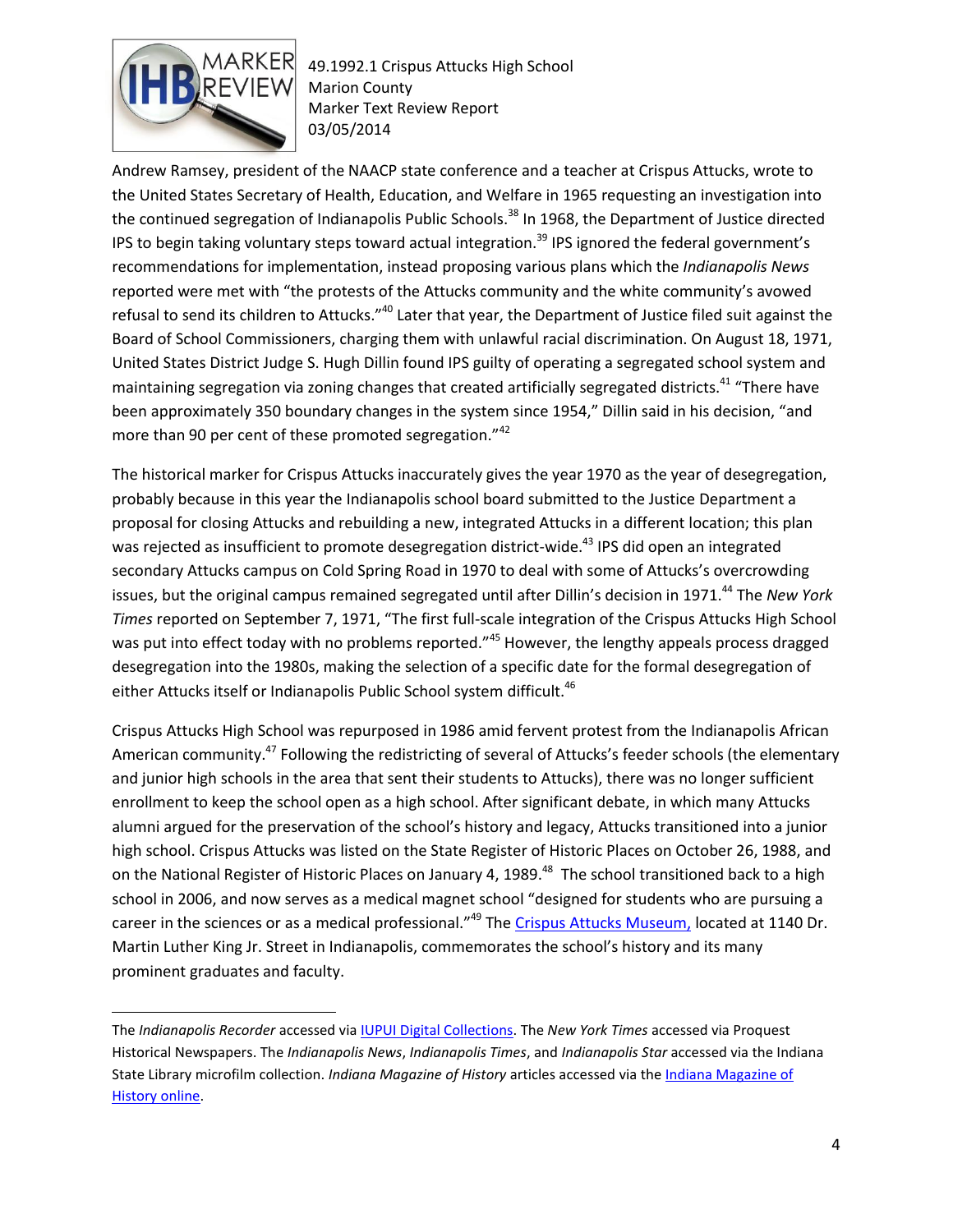

 $\overline{\phantom{a}}$ 1 Indiana, *Laws of Indiana (special session)*, 1869, 41; Stanley Warren, "The Evolution of Secondary Schooling for Blacks in Indianapolis," in *Indiana's African American Heritage: Essays from Black History News & Notes*, ed. Wilma L. Gibbs (Indianapolis: Indiana Historical Society Press, 2007): 29-30.

2 Jayne R. Beilke, "The Complexity of School Desegregation in the Borderland: The Case of Indiana," In *With All Deliberate Speed: Implementing Brown v. Board of Education,* ed.Brian J. Daughterity and Charles C. Bolton (Fayetteville: The University of Arkansas Press, 2008): 200.

3 Indiana, *Laws of Indiana*, 1877, 124; Beilke, 200. For more information on the history of segregated schooling in the state, see the Indiana Historical Bureau's [essay](file://iotnasp01pw.shared.state.in.us/IHB/Shared/Markers/Historical%20Marker%20Reviews/2011-2012%20marker%20review%20reports/African-American_Education_in_Indiana%5b1%5d.docx) "African American Education in Indiana."

4 Emma Lou Thornbrough, *The Negro in Indiana: A Study of a Minority (*Indianapolis: Indiana Historical Bureau, 1957*):* 326.

5 Stanley Warren, *Crispus Attucks High School: "Hail to the Green, Hail to the Gold,"* Produced for the IPS Crispus Attucks Museum (Virginia Beach: The Donning Company, 1998): 19.

6 "Indiana Swayed Entirely By Klan," The *New York Times*, November 7, 1923, 15;"Inter-Racial Committee Against White League Propaganda," *Indianapolis Recorder*, January 30, 1926, 4; "Jim Crow Bill Before Council," *Indianapolis Recorder*, March 6, 1926, 1; "Local Conditions," *Indianapolis Recorder*, September 18, 1926, 4; "Segregates Negro Homes: Indianapolis Divides Races in Residence Districts of City," The *New York Times*, March 17, 1926, 3; Emma Lou Thornbrough, "[Breaking Racial Barriers to Public Accommodations in Indiana, 1935 to 1963,](http://webapp1.dlib.indiana.edu/imh/view.do?docId=VAA4025-083-4-a01)" *Indiana Magazine of History* 83 (1987): 301-343. In her article, Thornbrough provides some context for segregated life in Indiana. Racially segregated public facilities were well in place by 1935, including separate public schools but also separate parks, golf courses, hospital wards, movie theaters, restaurants, and hotels. She says, "It is apparent that in spite of its northern location Indiana was indeed a segregated society. Segregation in public education was authorized by state law, but other forms of segregation and discrimination persisted and increased in spite of a state civil rights law that was enacted in 1885 and never repealed or amended." The Ku Klux Klan was heavily involved in Indianapolis politics during the 1920s, but secondary sources disagree on whether the KKK directly influenced the creation of Attucks or whether it was merely symptomatic of the same deep-rooted racial prejudice from the white majority which allowed the Klan a foothold in the first place. Thornbrough suggests the latter, pointing out that the Indianapolis school board was not under the control of the Klan until 1924, while Attucks was proposed two years earlier.

7 "Organize to Fight Jim Crow," *Indianapolis Recorder*, March 13, 1926, 1.

8 "New High School for Colored Pupils Asked," *Indianapolis News*, December 9, 1922, 1-2; "School for Negro Pupils to be Built," *Indianapolis News*, December 13, 1922, 1; Warren, *Crispus Attucks*, 25.

9 "New High School for Colored Pupils Asked," *Indianapolis News*, December 9, 1922, 1-2.

<sup>10</sup> "School for Negro Pupils to be Built," *Indianapolis News*, December 13, 1922, 1.

<sup>11</sup> Warren, *Crispus Attucks High School*, 21-22. Warren reproduces in its entirety a letter dated November 22, 1922 and signed by sixteen representatives of the Better Indianapolis League, a "civic organization of progressive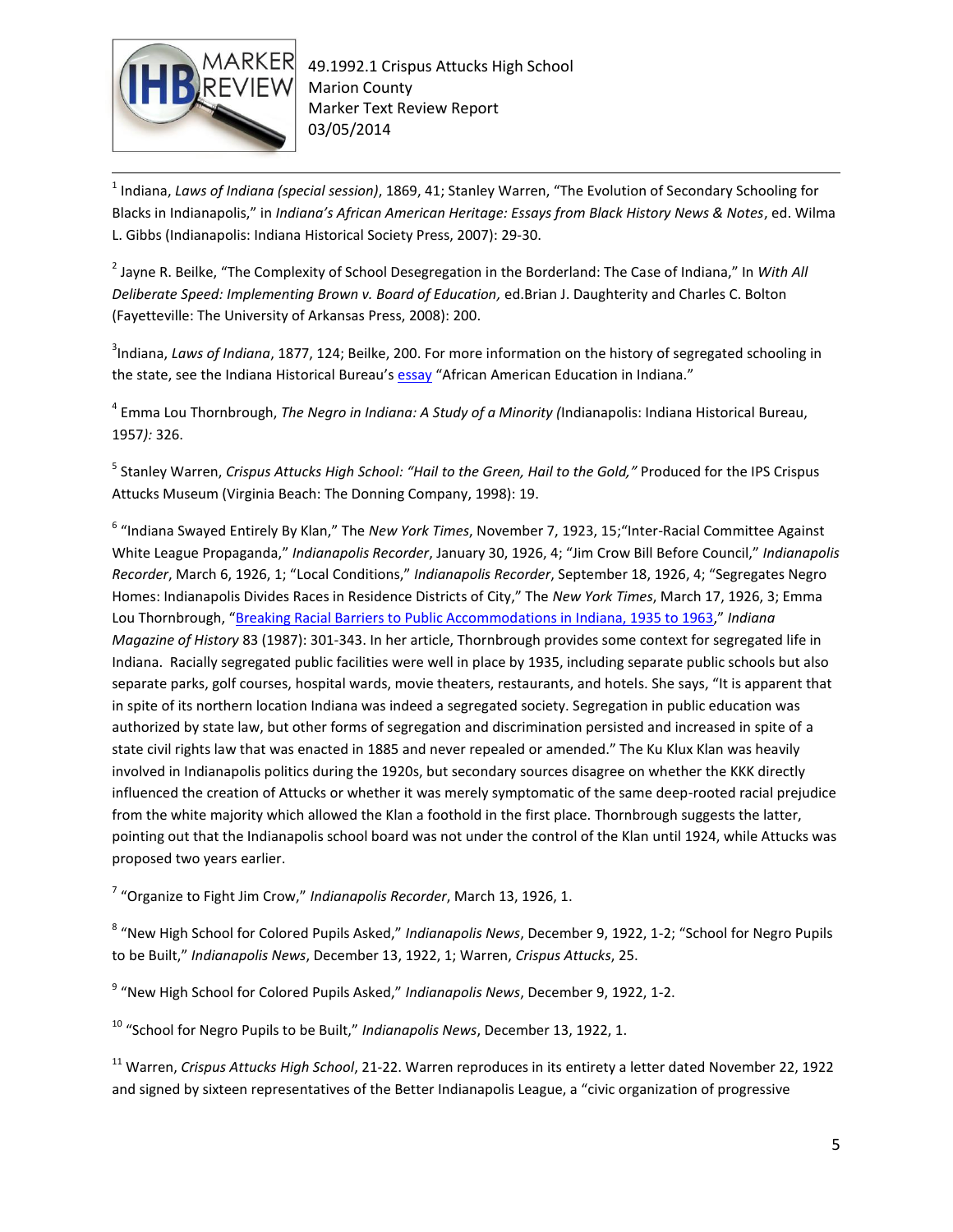

 $\overline{\phantom{a}}$ colored folks." In the letter, the group presents four specific objections to the proposed segregated high school. It concludes, "The attempt to carry such class feeling into the public schools, the cradle of American idealism, is to be condemned and we hereby enter our solemn protest and pray you that there be no segregation in high schools of this city other than on the basis of individual merit."

<sup>12</sup> "The Negro High School," *Indianapolis Recorder*, August 6, 1927, 4.

<sup>13</sup> *Fourteenth Annual Report of the National Association for the Advancement of Colored People for the Year 1923: A Summary of Work and Accounting* (New York: National Association for the Advancement of Colored People, 1924):24-25, accessed vi[a archive.org;](https://archive.org/stream/naacpannualrepor1923nati#page/n3/mode/2up) Thornbrough, "Segregation in Indiana," 605. According to Thornbrough, in *Greathouse v. Board of School Commissioners of the City of Indianapolis* Greathouse argued that the school violated the doctrine of "separate but equal" because the new school could not match the range of subjects taught by local existing high schools. The court found that the suit was premature and based in a fear that had not yet become a reality.

<sup>14</sup> Indianapolis Board of School Commissioners (Office of the Board, Indianapolis), "Minutes, Book AA," June 30, 1925: 84; Warren, *Crispus Attucks*, 31. F. E. DeFrantz, then the secretary of the Senate Avenue YMCA, was the first name on a petition calling for a rejection of the name Thomas Jefferson High School. He and the co-signers of the petition were dubbed the "Colored P.T.A." and were thereafter heavily involved in the school.

<sup>15</sup> Mitch Kachun, "From Forgotten Founder to Indispensible Icon: Crispus Attucks, Black Citizenship, and Collective Memory, 1770-1865," *Journal of the Early Republic* 29 (2009): 249-286, accessed via JSTOR. In this article, Kachun discusses the limited and circumstantial evidence with which historians must reconstruct Attucks's life. Kachun notes that Attucks's race and the emotional and highly politicized nature of the Boston Massacre means even the sources published immediately after the event were not necessarily accurate.

<sup>16</sup> Kachun 284-285. According to Kachun, "the first printed reference to Attucks by a black American appeared in 1839 in a brief description of an August First commemoration of West Indian emancipation, held in Boston and reported in a letter to [William Lloyd] Garrison's *Liberator*." By the 1860s, however, "African Americans used the image of an unequivocally 'negro' Attucks to exemplify their identity with the nation and its founding, and to support their argument for black citizenship. The incorporation of Attucks into black collective memory and commemorative traditions during the 1850s had become an effective tactic for pursuing abolition and citizenship rights. Meanwhile, the persistence of Attucks's symbolic power from the mid nineteenth century through to the early twenty-first century makes the absolute silence about him prior to 1839 all the more intriguing."

<sup>17</sup> "The Negro High School," *Indianapolis Recorder*, August 6, 1927, 4; "Students Barred From High Schools," *Indianapolis Recorder*, September 24, 1927, 2.

<sup>18</sup> "Local Man May Head New High School," *Indianapolis Recorder*, April 30, 1927, 1; "Mathias Nolcox Gets Position of Principal at Crispus Attucks," *Indianapolis Recorder*, May 14, 1927, 1; Warren, *Crispus Attucks*, 32-33, 35.

<sup>19</sup> Richard B. Pierce, *Polite Protest: The Political Economy of Race in Indianapolis 1920-1970* (Bloomington: Indiana University Press, 2005): 32. Pierce says, "By 1934, seven years after opening its doors, the sixty-two-member faculty held nineteen master's degrees and two Ph.D.s. The percentage of advanced degrees held by Attucks's faculty far exceeded that of any other high school in the city."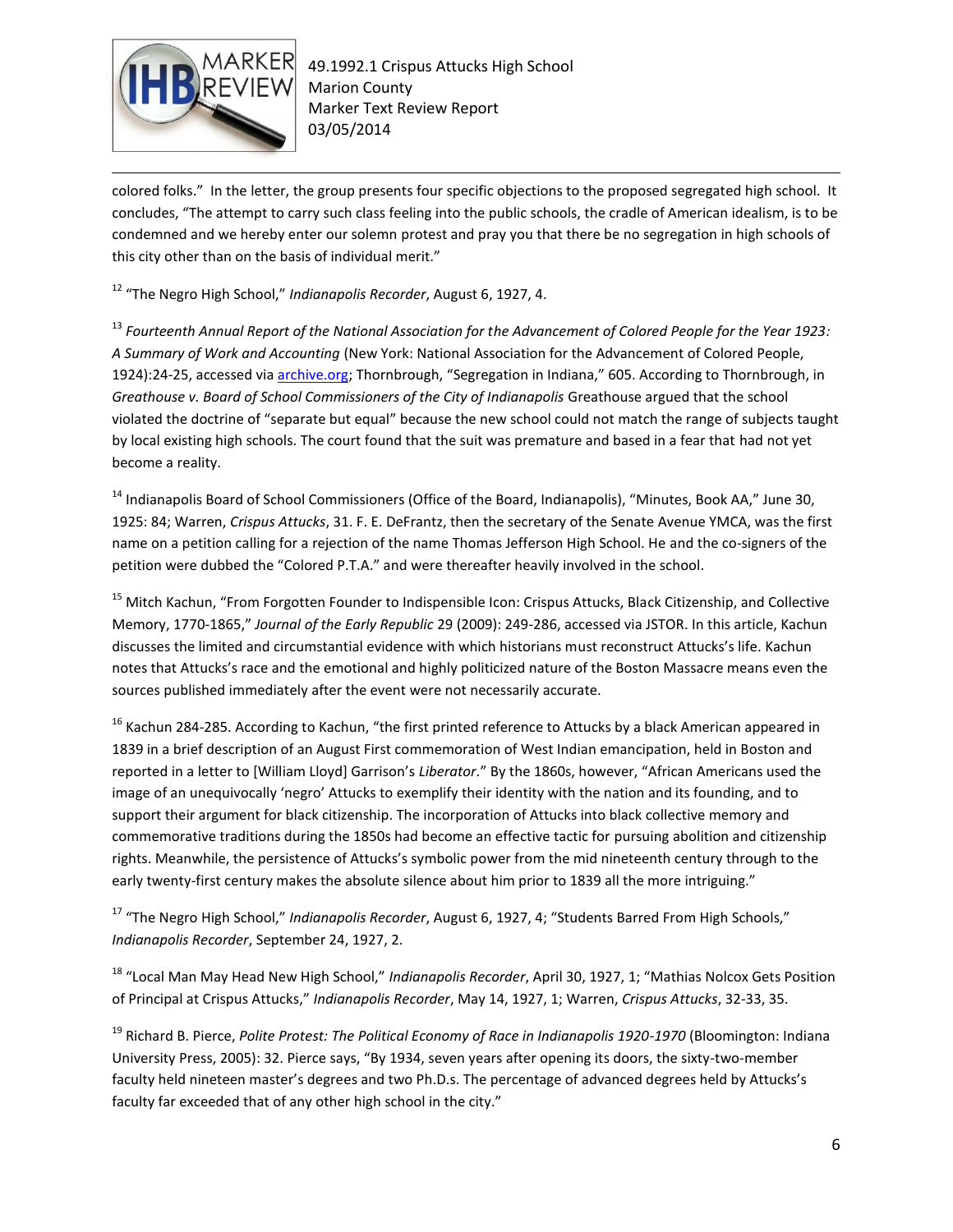

 $\overline{\phantom{a}}$ <sup>20</sup> Stanley Warren, "<u>[The Monster Meetings at the Negro YMCA in Indianapolis](http://webapp1.dlib.indiana.edu/imh/view.do?docId=VAA4025-091-1-a06)</u>," *Indiana Magazine of History* 91 (1995): 57-80. Warren recounts how the Monster Meetings "served as focal points for protest and constituent education. . .and played a central role in galvanizing the community around such important issues as the relaxation of racial restrictions at Indiana University, the opening of downtown theaters to blacks, the integration of the Indiana High School Athletic Association, preparation of the Anti-Hate Bill that became law in 1947, employment of blacks in the city administrations, and preparation of the Anti-Segregation Bill that became law in 1949." For more information on Monster Meetings, see the [Fall Creek YMCA Collection](http://www.indianahistory.org/our-collections/collection-guides/fall-creek-ymca-collection-1923-2002.pdf) at the Indiana Historical Society.

<sup>21</sup> "Dr. E.W. Moore Monster Meeting Speakers Sunday," *Indianapolis Recorder*, November 17, 1928, 1; "Native African Will Address Monster Meeting," *Indianapolis Recorder*, January 26, 1929, 2; "F.B. Ransom 'Y' Speaker Next Sunday," *Indianapolis Recorder*, February 16, 1929, 1; "Moton Recalls Major Feats, Bus. League," *Indianapolis Recorder*, August 17, 1929, 1-2; Warren, "Monster Meetings," 59, 61, 64. Additionally, according to Warren, by 1931 all men on the staff of Crispus Attucks were members of the YMCA, and "the faculty of Crispus Attucks and the YMCA presented a united front in attempts to persuade the central school administration to improve both academic and athletic facilities at the school."

<sup>22</sup> Arum Goudsouzian, "'Ba-ad, Ba-a-[ad Tigers': Crispus Attucks Basketball and Black Indianapolis in the 1950s](http://webapp1.dlib.indiana.edu/imh/view.do?docId=VAA4025-096-1-a02)*," Indiana Magazine of History* 96 (2000): 9. "The Voice of the People," *Indianapolis Recorder*, June 22, 1929, 4; "Attucks Graduation Exercises Attendance was 10,000 Strong," *Indianapolis Recorder*, June 14, 1930, 1; "Indianapolis Black School Preserves 50-Year Identity," *New York Times*, January 29, 1977, 9.

<sup>23</sup> "Students Barred From High Schools," *Indianapolis Recorder*, September 24, 1927, 2; "Civic League Wants Local People Hired," *Indianapolis Recorder*, June 15, 1929, 1; Warren, *Crispus Attucks*, 34-35, 39; Robert G. Barrows, "[The Local Origins of a New Deal Housing Project: The Case of](http://webapp1.dlib.indiana.edu/imh/view.do?docId=VAA4025-103-2-a01) Lockefield Gardens in Indianapolis," *Indiana Magazine of* History 103 (2007): 125-151. Barrows discusses the origins of Lockefield Gardens, an exclusively black public housing project that opened in Indianapolis on the present campus of Indiana University- Purdue University Indianapolis, less than a mile away from Crispus Attucks. A similar public housing project for low-income white families, to be located just south of the city, was also considered. These locations reflected pre-existing residential patterns, and the overcrowding problem at Attucks was so acute that within two years, the adjacent School 17 was made a part of the high school to accommodate the extra students.

<sup>24</sup> "City Cage Fans Rally To Win IHSAA Title," *Indianapolis Recorder*, March 17, 1951, 9, 11; "Attucks to Win, Jimcrow to Lose," *Indianapolis Recorder*, March 19, 1955, 1, 2.

<sup>25</sup> "City Hails 1<sup>st</sup> and Greatest State Champs; Parade is 'Out'," *Indianapolis Recorder*, March 26, 1955, 1-2; "Thousands Cheer Victory March of Attucks Tigers," *Indianapolis Recorder*, March 26, 1955, 2; "Attucks Wins State Title," *Indianapolis Star*, March 20, 1955.

<sup>26</sup> Goudsouzian, 6. According to Goudsouzian, "The basketball team mobilized the black community, furnished role models for black youths, and provided an arena where African Americans could witness their representatives literally confronting and vanquishing teams composed primarily of whites."

<sup>27</sup> "Attucks Tigers and Hoosier Democracy*," Indianapolis Recorder*, March 17, 1951, 10.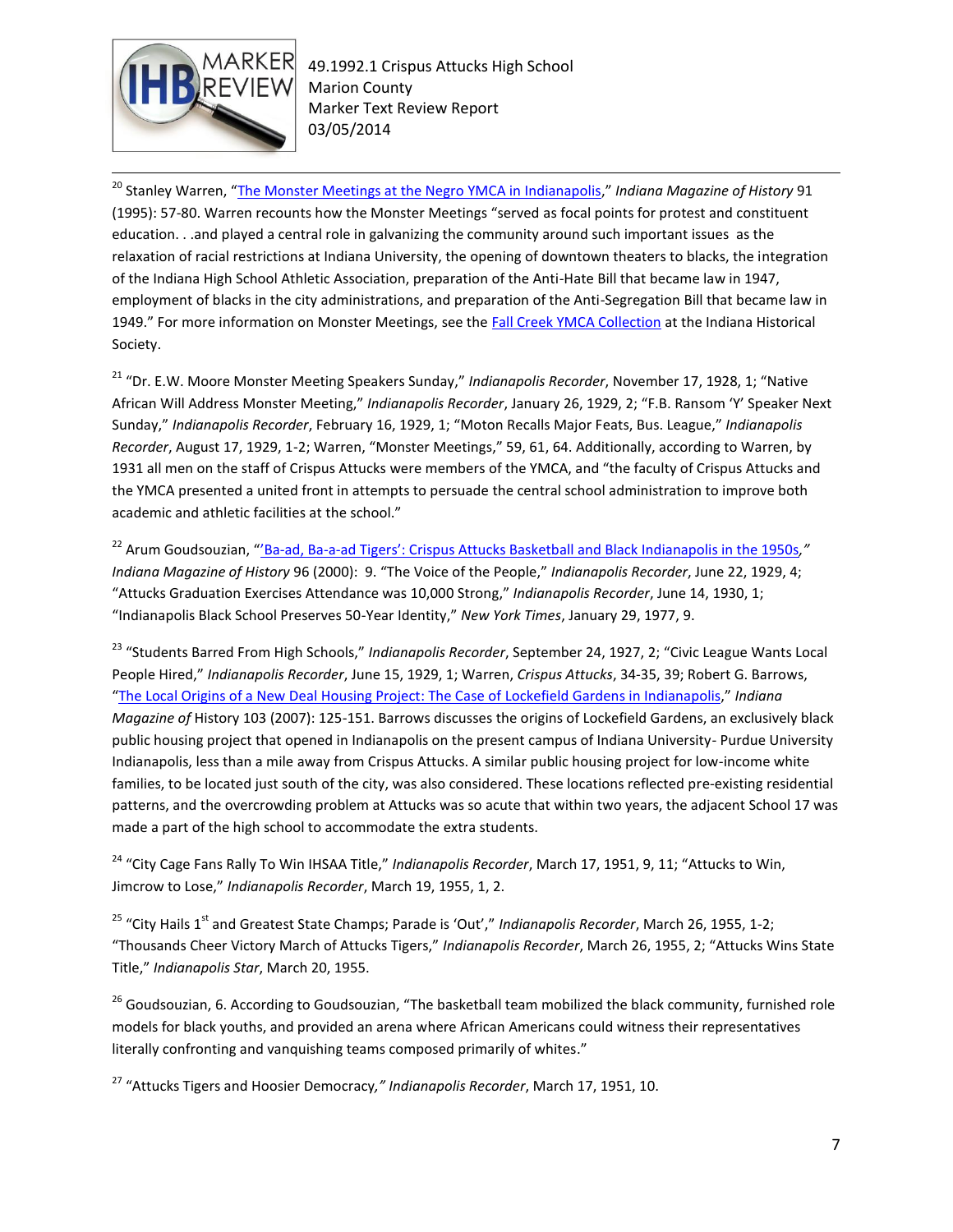

 $\overline{\phantom{a}}$ 

<sup>28</sup> Emma Lou Thornbrough, *Indiana Blacks in the Twentieth Century* (Bloomington: Indiana University Press, 2000): 141; Beilke, 202; "All But One of Gary's Schools Greet Change," *Indianapolis Recorder*, September 6, 1947, 1-2; "Gary Battles for Democracy," *Indianapolis Recorder*, September 13, 1947, 10. For more information on the integration of schools in Gary, Indiana, see the Indiana Historical Bureau's [marker text and annotations](file://iotnasp01pw.shared.state.in.us/IHB/Shared/Markers/Marker%20Applications/2012%20applications%20081612/12.04.5%20FroebelSchool/Text/FroebelTxtNotesFINAL010914.doc) for Froebel School.

<sup>29</sup> "Judgment, *Brown v. Board of Education*," United States Supreme Court, accessed via **National Archives website**; Indiana, *Laws of Indiana*, 1949, 603-07;"'Fair Schools' Bill Set For Hearing on Thursday," *Indianapolis Recorder*, February 5, 1949, 1; "Indiana Legislature Passes Bill To Outlaw Segregated Schools," *Indianapolis Recorder*, March 5, 1949, 1; "Schools' Race Policy Defended," *Indianapolis News*, February 21, 1947; "House Passes Fair School Bill; FEPC Sent Back to Committee," *Indianapolis Recorder*, February 19, 1949, 1; "Schricker Backs School Bill," *Indianapolis Recorder*, February 26, 1949; "New School Law Analyzed by Well-Known Attorney," *Indianapolis Recorder*, March 12, 1949, 1, 8; "Schricker Signs School Bill," *Indianapolis Recorder*, March 12, 1949, 1.

<sup>30</sup> "Indiana Legislature Passes Bill To Outlaw Segregated Schools," *Indianapolis Recorder*, March 5, 1949, 1.

<sup>31</sup> "City School Board Ends Jimcrow Policy," *Indianapolis Recorder*, April 16, 1949, 1-2; "Supt. Of Public Instruction Urges Support of School Law," *Indianapolis Recorder*, June 18, 1949, 1-2,; "City Schools Begin 'New Era in Education' Sept 6*,*" *Indianapolis Recorder*, September 3, 1949, 1-2.

<sup>32</sup> Pierce, 47-48.

<sup>33</sup> "Pupils Erase Racial Issue Here," *Indianapolis Times*, October 10, 1954, 15; "Negro Teacher Shows Race Unity Can Work," *Indianapolis News*, November 24, 1953,10; "City Schools Reduce Color Line Sharply in 4 Years," *Indianapolis News*, November 25, 1953, 14; "Coffin Used to Protest School Being Crowded," *Indianapolis Recorder*, November 4, 1967, 1; "NAACP asks School Board Policy for 'Forthright' Integration Steps," *Indianapolis Recorder*, June 5, 1965, 1-2; "City Lags Far Behind In School Integration," *Indianapolis Recorder*, January 13, 1968, 1, 14.

<sup>34</sup> "18 Negro Students Assigned to Shortridge*," Indianapolis Recorder*, June 11, 1949, 3.

<sup>35</sup> "U.S. Judge Rules Out School Segregation," *Indianapolis Recorder*, August 21, 1971, 1; Emma Lou Thornbrough, "The Indianapolis School Busing Case." In *We the People*: *Indiana and the United States Constitution* (Indianapolis: Indiana Historical Society, 1987): 76.

<sup>36</sup> "Housing Jimcrow Called Enemy of Mixed Schools," *Indianapolis Recorder*, July 24, 1954, 1, 8.

<sup>37</sup> Warren, *Crispus Attucks*, 64; Pierce 50.

<sup>38</sup> Andrew Ramsey to June Shagaloff, Education specialist, NAACP National Office, March 4, 1965, NAACP Records, As cited in Thornbrough, *Indiana Blacks in the Twentieth Century*, 154 ; "Ramsey is Transferred to Howe," *Indianapolis Recorder*, May 15, 1965, 1, 2; "Thanks for Your Congratulations," *Indianapolis Recorder*, July 10, 1965, 9.

<sup>39</sup> "City Schools May Face Legal Tilt, U.S. Suit," *Indianapolis Recorder*, May 4, 1968, 1, 9A; "School Board Gets 4<sup>th</sup> Federal Warning," *Indianapolis Recorder*, May 18, 1968, 1,2; "Battle Lines Drawn in School Suit," *Indianapolis Recorder*, July 13, 1968, 1, 13; "Indianapolis Bias in Schools Charged," *New York Times*, June 1, 1968, 28; Pierce, 51.